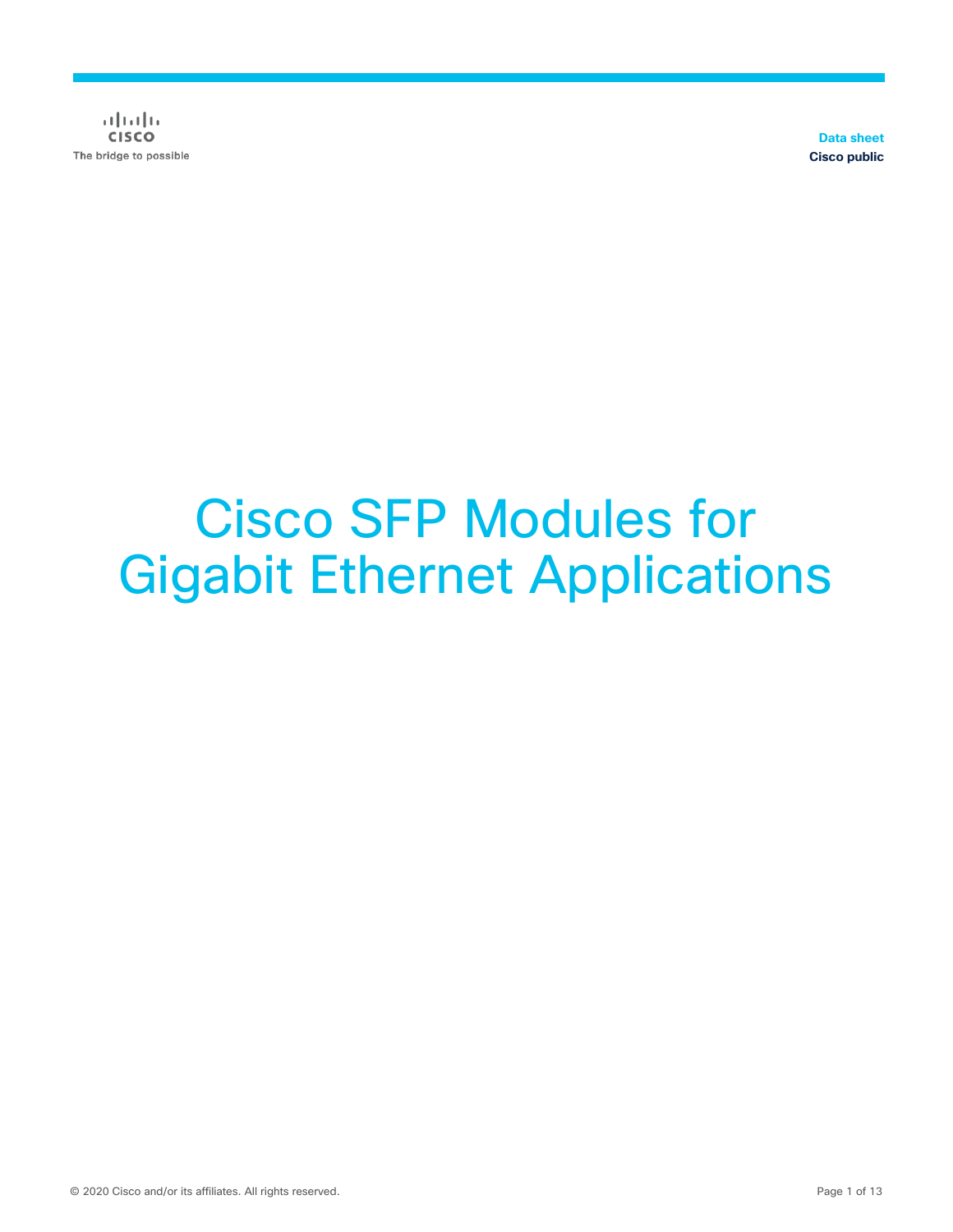## **Contents**

| <b>Features and benefits</b>                                          | 3              |
|-----------------------------------------------------------------------|----------------|
| 100/1000BASE-LX SFP for long-reach single-mode fibers                 | $\overline{4}$ |
| <b>SFP Operation at 100M</b>                                          | $\overline{4}$ |
| 2-Channel 1000BASE-BX10-D for single-fiber bidirectional applications | 5              |
| <b>Product specifications</b>                                         | $\overline{7}$ |
| Ordering information                                                  | 11             |
| Warranty                                                              | 12             |
| Cisco environmental sustainability                                    | 12             |
| Regulatory and standards compliance                                   | 13             |
| <b>Next steps</b>                                                     | 13             |
| <b>Cisco Capital</b>                                                  | 13             |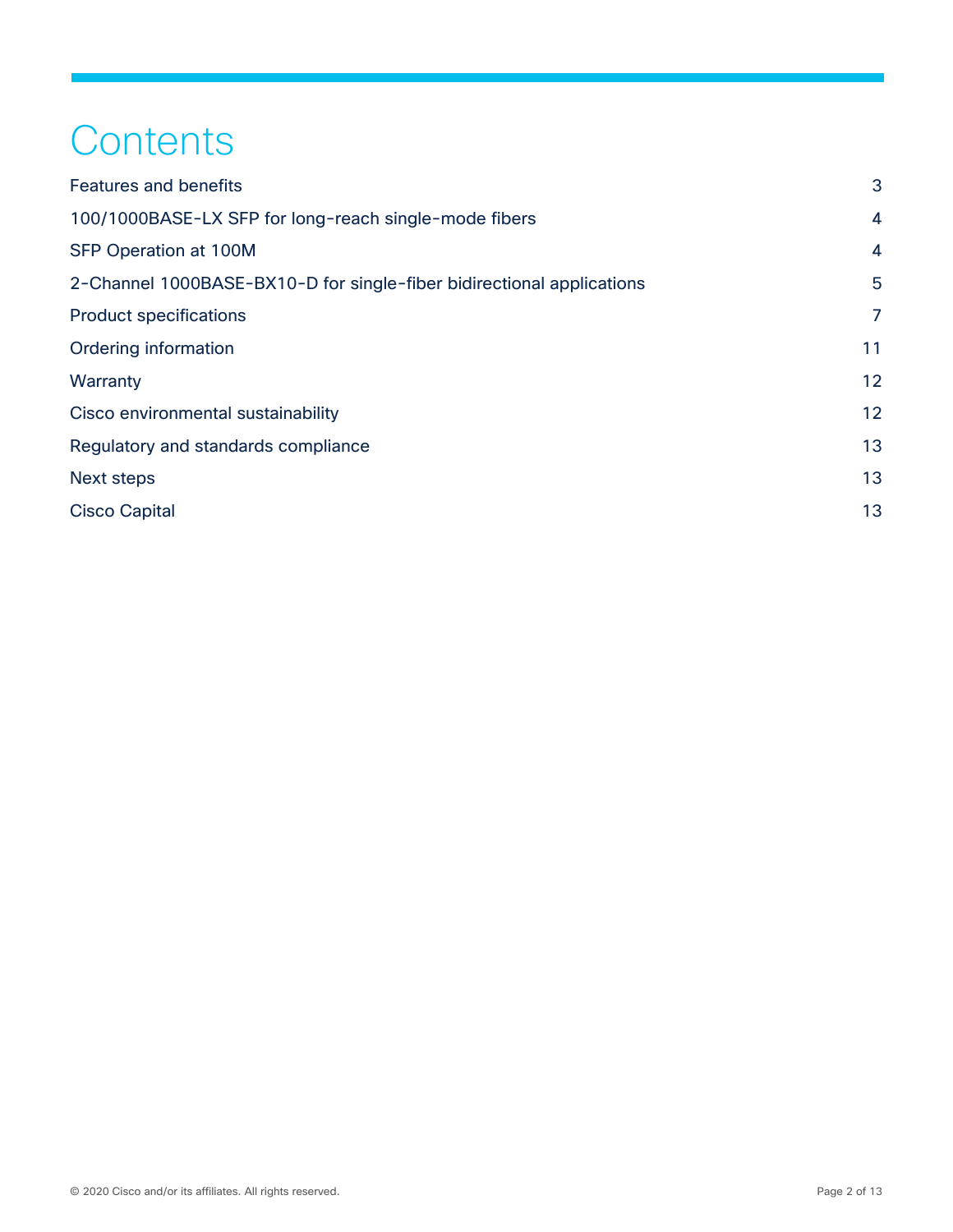## Cost-effective Small Form-factor Pluggable (SFP) transceivers for Gigabit Ethernet applications

## Product overview

The industry-standard Cisco® Small Form-Factor Pluggable (SFP) Gigabit Interface Converter (Figure 1) links your switches and routers to the network. The hot-swappable input/output device plugs into a Gigabit Ethernet port or slot. Optical and copper models can be used on a wide variety of Cisco products and intermixed in combinations of 1000BASE-T, 1000BASE-SX, 1000BASE-LX/LH, 1000BASE-EX, 1000BASE-ZX, or 1000BASE-BX10-D/U on a port-by-port basis.



**Figure 1.**  Cisco Optical Gigabit Ethernet SFP



**Figure 2.**  Cisco 1000BASE-T Copper SFP



**Figure 3.**  Cisco 2-Channel 1000BASE-BX Optical SFP

## <span id="page-2-0"></span>Features and benefits

- Hot swappable to maximize uptime and simplify serviceability
- Flexibility of media and interface choice on a port-by-port basis, so you can "pay as you populate"
- Robust design for enhanced reliability
- Supports Digital Optical Monitoring (DOM) capability

#### **1000BASE-T SFP for copper networks**

The 1000BASE-T SFP operates on standard Category 5 unshielded twisted-pair copper cabling of link lengths up to 100 m (328 ft). Cisco 1000BASE-T SFP modules support 10/100/1000 auto negotiation and Auto MDI/MDIX.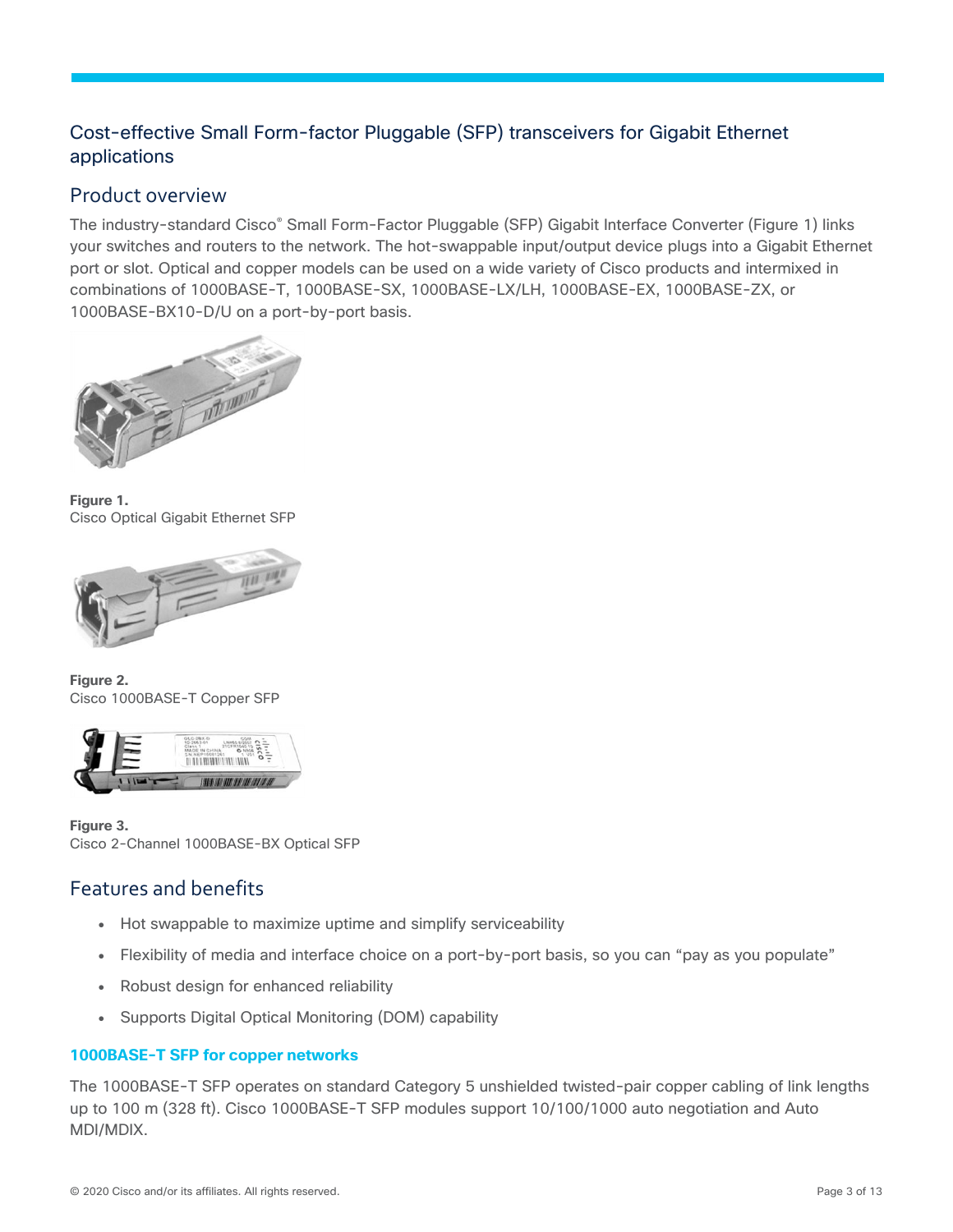#### **1000BASE-SX SFP for multimode fiber only**

The 1000BASE-SX SFP, compatible with the IEEE 802.3z 1000BASE-SX standard, operates on legacy 50 μm multimode fiber links up to 550 m and on 62.5 μm Fiber Distributed Data Interface (FDDI)-grade multimode fibers up to 220 m. It can support up to 1km over laser-optimized 50 μm multimode fiber cable.

#### **1000BASE-LX/LH SFP for both multimode and single-mode fibers**

The 1000BASE-LX/LH SFP, compatible with the IEEE 802.3z 1000BASE-LX standard, operates on standard single-mode fiber-optic link spans of up to 10 km and up to 550 m on any multimode fibers. When used over legacy multimode fiber type, the transmitter should be coupled through a mode conditioning patch cable. For details on this implementation, refer to

[https://www.cisco.com/en/US/prod/collateral/modules/ps5455/product\\_bulletin\\_c25-530836.html.](https://www.cisco.com/en/US/prod/collateral/modules/ps5455/product_bulletin_c25-530836.html)

#### **1000BASE-EX SFP for long-reach single-mode fibers**

The 1000BASE-EX SFP operates on standard single-mode fiber-optic link spans of up to 40 km in length. A 5 dB inline optical attenuator should be inserted between the fiber-optic cable and the receiving port on the SFP at each end of the link for back-to-back connectivity.

#### **1000BASE-ZX SFP for long-reach single-mode fibers**

The 1000BASE-ZX SFP operates on standard single-mode fiber-optic link spans of up to approximately 70 km in length. The SFP provides an optical link budget of 21 dB, but the precise link span length depends on multiple factors such as fiber quality, number of splices, and connectors.

When shorter distances of Single-Mode Fiber (SMF) are used, it might be necessary to insert an inline optical attenuator in the link to avoid overloading the receiver. A 10-dB inline optical attenuator should be inserted between the fiber-optic cable plant and the receiving port on the SFP at each end of the link whenever the fiber-optic cable span loss is less than 8 dB.

#### <span id="page-3-0"></span>100/1000BASE-LX SFP for long-reach single-mode fibers

The dual-rate 100M/1G 10Km SFP is interoperable with the IEEE 100BASE-LX and 1000BASE-LX/LH standards.

The GLC-GE-DR-LX SFP also supports Digital Optical Monitoring (DOM) functions according to the industrystandard SFF-8472 Multisource Agreement (MSA). This feature gives the end user the ability to monitor realtime parameters of the SFP, such as optical output power, optical input power, temperature, laser bias current, and transceiver supply voltage.

#### <span id="page-3-1"></span>SFP Operation at 100M

The GLC-GE-DR-LX SFP can interoperate with other 100M SFPs/interfaces as long as those are based on 100BASE-LX10 standard. A 5dB attenuator is needed on the path of dual-rate SFP Tx and 100BASE-LX10 interface Rx. No attenuator is needed on the other fiber strand.

#### **SFP Operation at 1G**

The GLC-GE-DR-LX SFP can interoperate with other 1G SFPs/interfaces as long as those are based on 1000BASE-LX/LH standard. No attenuator is needed in any fiber strand.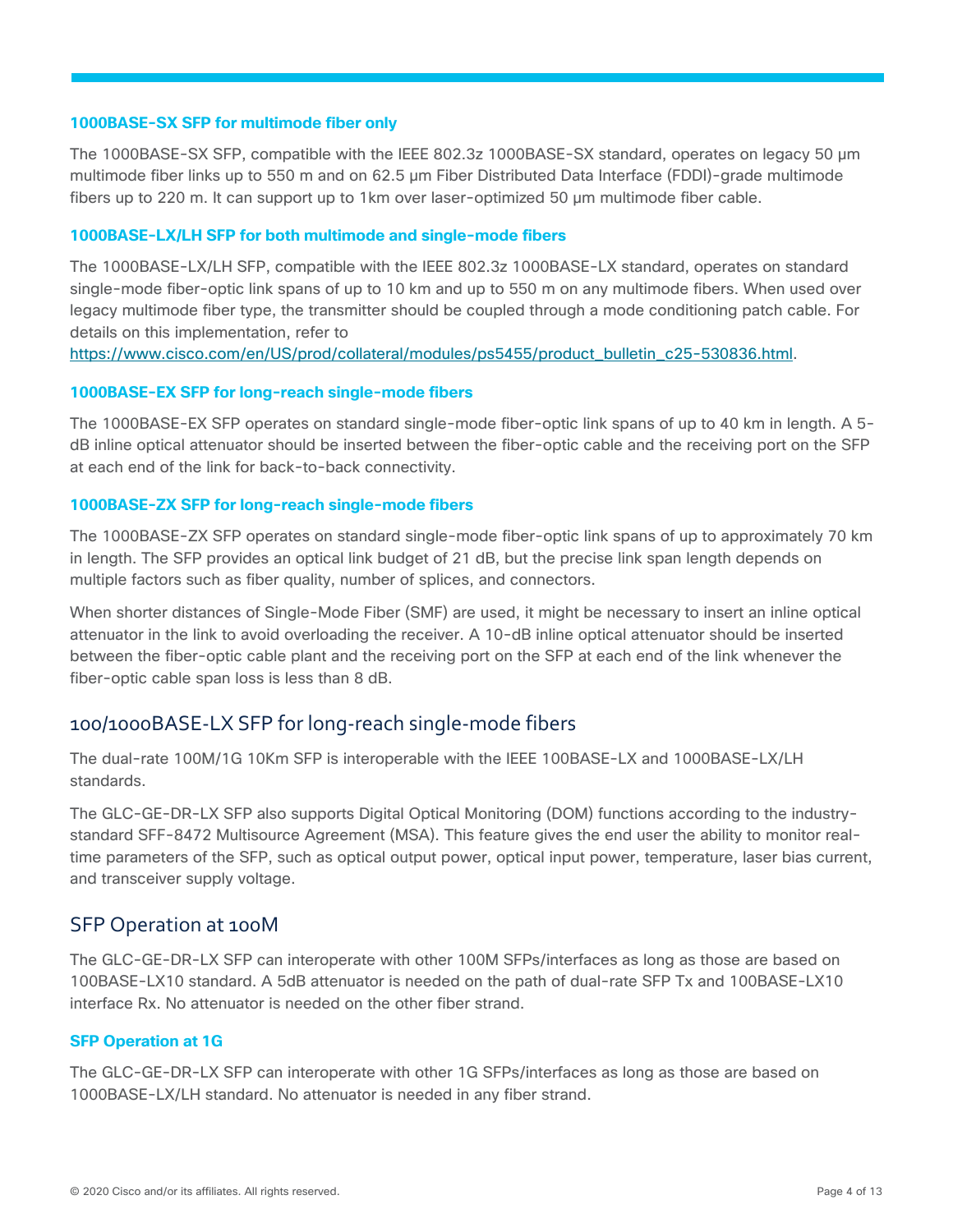#### **1000BASE-BX10-D and 1000BASE-BX10-U SFP for single-fiber bidirectional applications**

The 1000BASE-BX-D and 1000BASE-BX-U SFPs, compatible with the IEEE 802.3ah 1000BASE-BX10-D and 1000BASE-BX10-U standards, operate on a single strand of standard SMF.

A 1000BASE-BX10-D device is always connected to a 1000BASE-BX10-U device with a single strand of standard SMF with an operating transmission range up to 10 km. The communication over a single strand of fiber is achieved by separating the transmission wavelength of the two devices as depicted in Figure 2: 1000BASE-BX10-D transmits a 1490-nm channel and receives a 1310-nm signal, whereas 1000BASE-BX10- U transmits at a 1310-nm wavelength and receives a 1490-nm signal. As shown, the presence of a Wavelength-Division Multiplexing (WDM) splitter integrated into the SFP to split the 1310-nm and 1490-nm light paths.



#### **Figure 4.**

Bidirectional transmission of a single strand of SMF

The GLC-BX-D and GLC-BX-U SFPs also support Digital Optical Monitoring (DOM) functions according to the industry-standard SFF-8472 Multisource Agreement (MSA). This feature gives the end user the ability to monitor real-time parameters of the SFP, such as optical output power, optical input power, temperature, laser bias current, and transceiver supply voltage.

The GLC-BX-D-I and GLC-BX-U-I are the Industrial temperature rated (IND) counterparts of GLC-BX-D and GLC-BX-U SFPS. This allows link operation in harsh environmental conditions where the module case temperature can be in the range -40°C to 85°C.

## <span id="page-4-0"></span>2-Channel 1000BASE-BX10-D for single-fiber bidirectional applications

The 2-channel 1000BASE-BX-D SFP module, also known as Compact SFP, integrates two IEEE 802.3ah 1000BASE-BX10-D interfaces in one SFP module. The GLC-2BX-D or GLC-2BX-D-I is always connected to two 1000BASE-BX10-U interfaces over two single strands of standard SMF with an operating transmission range up to 10km.

GLC-2BX-D or GLC-2BX-D-I is designed to connect to any standard-based Customer Premises Equipment (CPE) in FTTx links (Figure 3).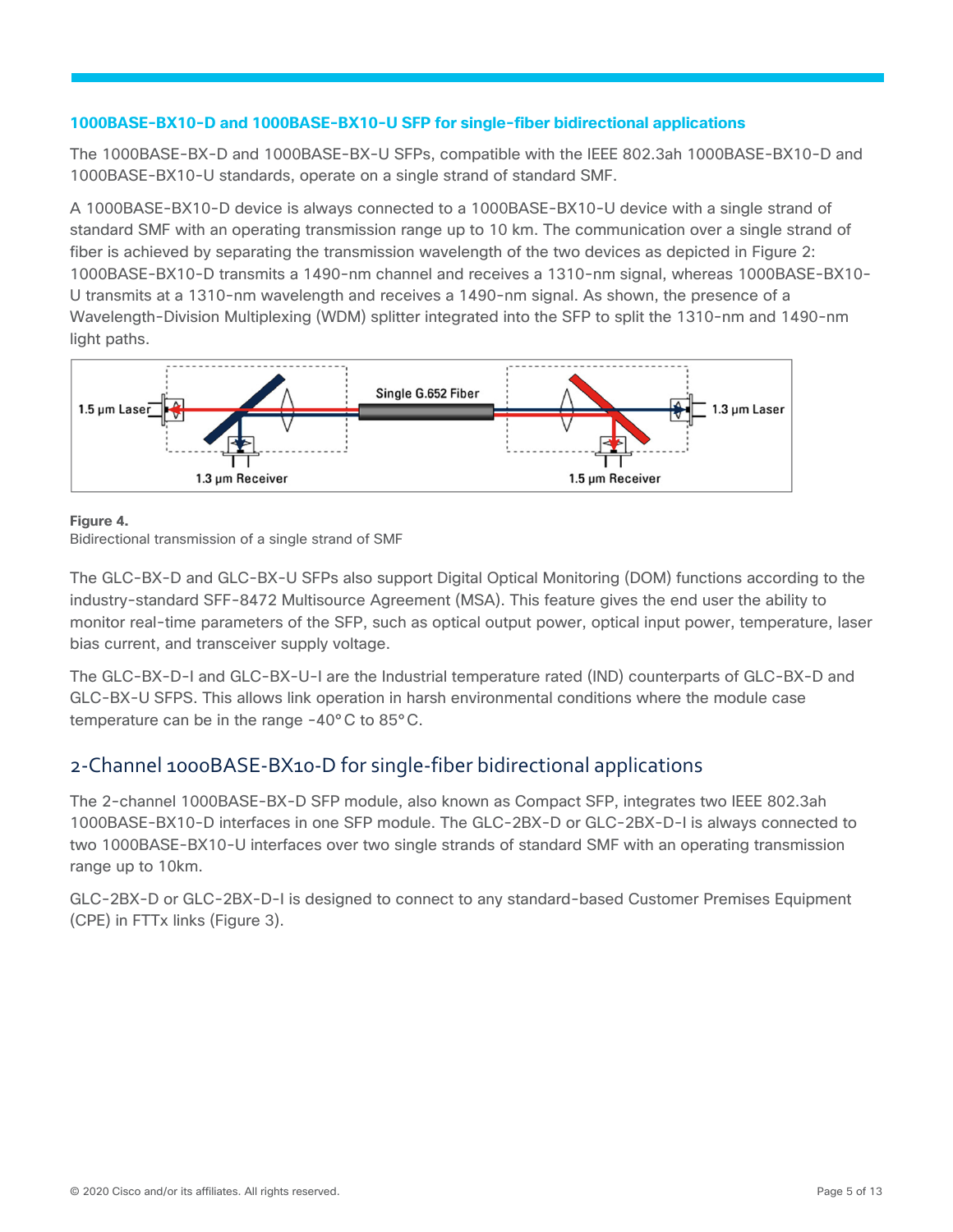

#### **Figure 5.**

Compact SFP deployment with Cisco Catalyst 4500

#### **1000BASE-BX40-D and 1000BASE-BX40-U for single-fiber bidirectional applications**

The Cisco GLC-BX40-D-I, GLC-BX40-DA-I, and GLC-BX40-U-I SFPs operate on a single strand of standard SMF.

A GLC-BX40-D-I or GLC-BX40-DA-I device connects to a GLC-BX40-U-I device with a single strand of standard SMF with an operating transmission range up to 40 km.

The communication over a single strand of fiber is achieved by separating the transmission wavelength of the two devices. The GLC-BX40-D-I, GLC-BX40-DA-I, and GLC-BX40-U-I SFPs also support Digital Optical Monitoring (DOM) functions according to the industry-standard SFF-8472 Multisource Agreement (MSA). This feature gives the end user the ability to monitor real-time parameters of the SFP, such as optical output power, optical input power, temperature, laser bias current, and transceiver supply voltage.

#### **1000BASE-BX80-D and 1000BASE-BX80-U for single-fiber bidirectional applications**

The Cisco GLC-BX80-D-I and GLC-BX80-U-I SFPs operate on a single strand of standard SMF.

A GLC-BX80-D-I device is always connected to a GLC-BX80-U-I device with a single strand of standard SMF with an operating transmission range up to 80 km.

The communication over a single strand of fiber is achieved by separating the transmission wavelength of the two devices. The GLC-BX80-D-I and GLC-BX80-U-I SFPs also support Digital Optical Monitoring (DOM) functions according to the industry-standard SFF-8472 Multisource Agreement (MSA). This feature gives the end user the ability to monitor real-time parameters of the SFP, such as optical output power, optical input power, temperature, laser bias current, and transceiver supply voltage.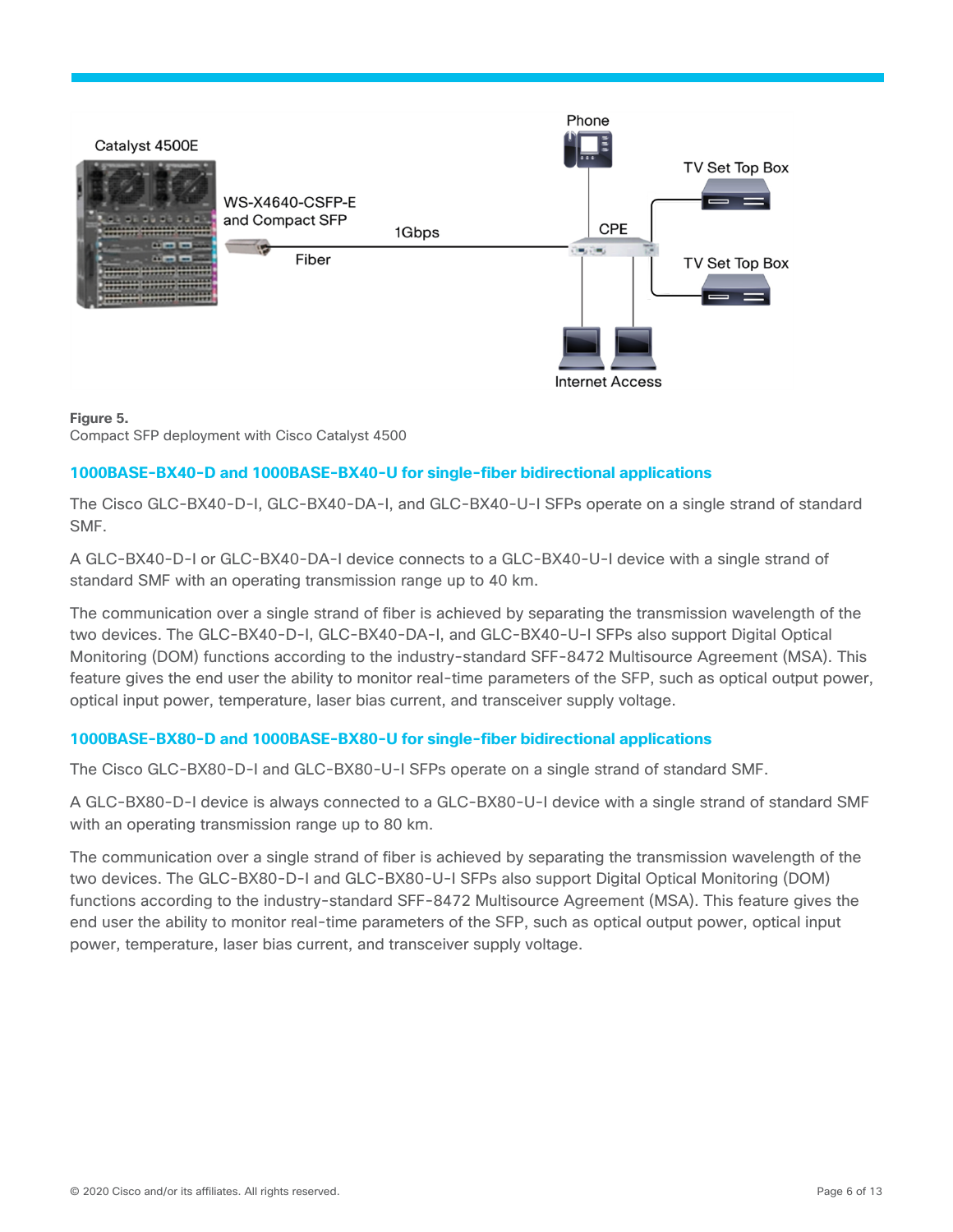#### **Platform support**

The Cisco 1-Gbps SFPs are supported across a variety of Cisco networking equipment\* . For more details, refer to the document SFP Compatibility Matrix at:

[https://www.cisco.com/en/US/docs/interfaces\\_modules/transceiver\\_modules/compatibility/matrix/OL\\_6981.p](https://www.cisco.com/en/US/docs/interfaces_modules/transceiver_modules/compatibility/matrix/OL_6981.pdf) [df](https://www.cisco.com/en/US/docs/interfaces_modules/transceiver_modules/compatibility/matrix/OL_6981.pdf)

| • ASA5500 Series Appliances                                                              | • Cisco uBR7200 Series                                    |
|------------------------------------------------------------------------------------------|-----------------------------------------------------------|
| • ASR 901 and 903 Series Routers                                                         | • Cisco 7200, 7300, 7500, and 7600 Series Routers         |
| • ASR 1000, 9000, and 9000v Series Routers                                               | • Cisco 10000 and uBR 10000 Series Routers                |
| • Catalyst Express 500 and Express 520                                                   | • Cisco 10700 Series Internet Router                      |
| • Catalyst 2350 and 2360 Series                                                          | • Cisco 12000 Series Router                               |
| • Catalyst 2900, 2940, 2950, 2960, 2960-Plus, 2960-C, 2960-S, 2960-<br>SF. 2960-X Series | • Cisco 2000 Connected Grid Router Series                 |
| • Catalyst 2970 and 2975 Series                                                          | • Cisco 2500 Connected Grid Switch Series                 |
| • Catalyst 3000 and 3100 Blade Switches                                                  | • Cisco IE2000 and IE2000U Series                         |
| • Catalyst 3500XL Series                                                                 | • Cisco IE3010 Series                                     |
| • Catalyst 3550, 3560, 3560-C, 3560-E, 3560-X Series                                     | • Cisco MDS 9000                                          |
| • Catalyst 3750-E Series, 3750 Metro, 3750-X Series                                      | • Cisco ME 2400                                           |
| • Catalyst 3850 Series                                                                   | $\bullet$ Cisco ME 2600X<br>$\bullet$ Cisco ME 3400       |
| • Catalyst 4500 and 4500-X Series                                                        | • Cisco ME 3600X and ME 3800X                             |
| • Catalyst 4900 Series                                                                   | • Cisco ME 4600 and ME 4900 Series                        |
| • Catalyst 6000 Series                                                                   | • Cisco ME 6500 Series                                    |
| • Catalyst 6800 Series                                                                   | • Cisco MWR 2941 Mobile Wireless Router                   |
| • Cisco 1941 Series Router                                                               | • CRS Router Series                                       |
| • Cisco 2600, 2800, 2900 Series Router                                                   | • CSS 11500 Series                                        |
| • Cisco 3200, 3600, 3700 Series Router                                                   |                                                           |
| • Cisco 4400 Series Router                                                               | • Cisco RF Gateway Series<br>• NAM 2200 Series Appliances |
| • Cisco 5700 Series Wireless LAN Controller                                              | · Nexus 2000, 3000, 4000, 5000, 7000, 9000, 9300, 9500    |
| • Cisco 6400 Universal Access Router                                                     | (modular) Series                                          |

\* Additional platforms may continually be added; please check th[e compatibility matrix](http://www.cisco.com/c/en/us/td/docs/interfaces_modules/transceiver_modules/compatibility/matrix/GE_Tx_Matrix.html) for the latest information and for the Cisco compatible operating system for each platform.

## <span id="page-6-0"></span>Product specifications

#### **Cabling and connectors**

Connectors include the following:

- Dual LC/PC connector (1000BASE-SX, 1000BASE-LX/LH, 1000BASE-EX and 1000BASE-ZX)
- Single LC/PC connector (1000BASE-BX-D and 1000BASE-BX-U)
- RJ-45 connector (1000BASE-T)

**Note:** Only connections with patch cords with PC or UPC connectors are supported. Patch cords with APC connectors are not supported. All cables and cable assemblies used must be compliant with the standards specified in the standards section.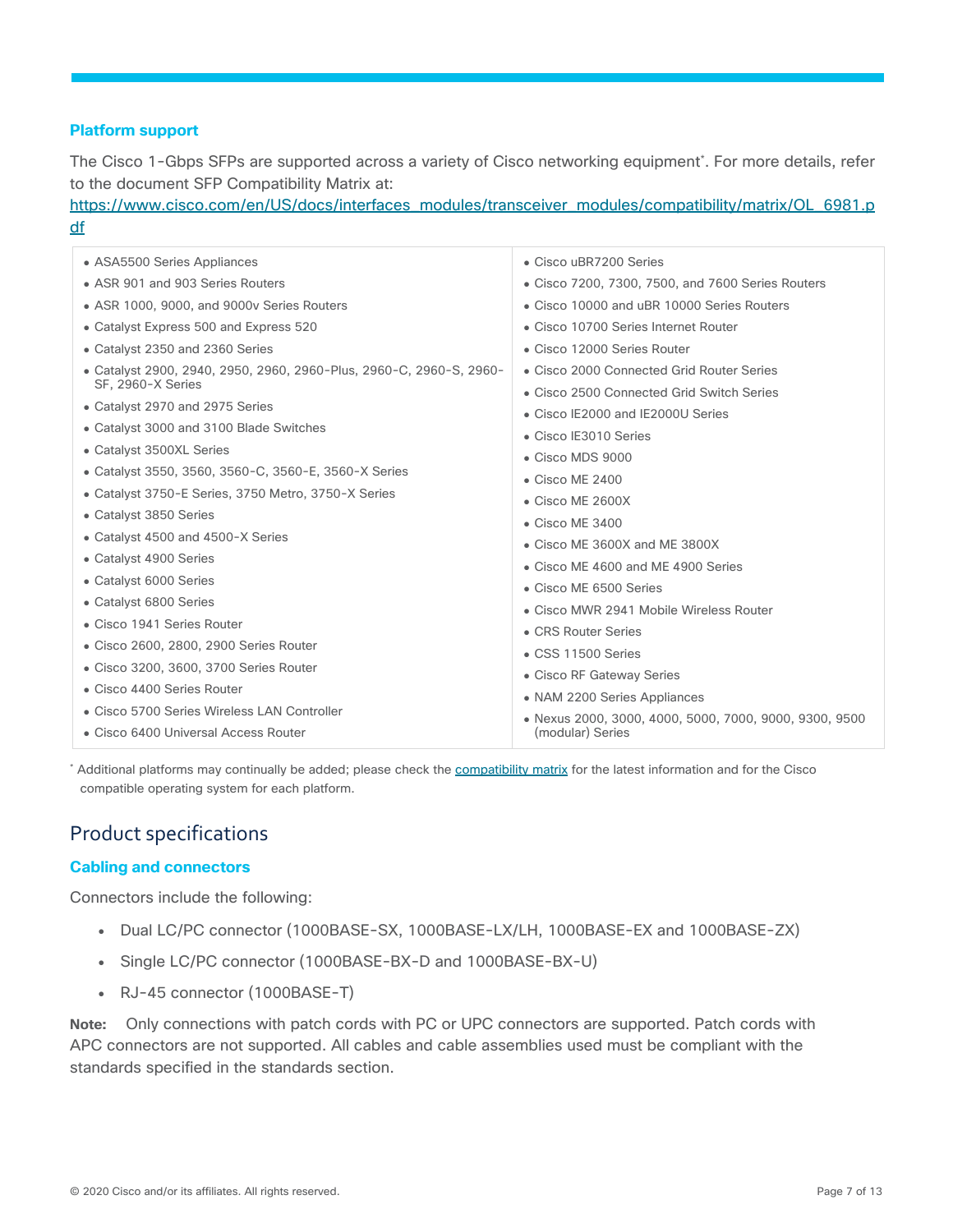Table 1 provides cabling specifications for the SFPs that you install in the Gigabit Ethernet port. Note that all SFP ports have LC-type connectors, and the minimum cable distance for all SFPs listed (multimode and singlemode fiber) is 6.5 feet (2 m).

| <b>Product</b>      | <b>Wavelength (nm)</b> | <b>Fiber Type</b> | Core Size (µm)     | <b>Modal Bandwidth</b><br>(MHz' Km)*** | <b>Operating Distance (m)</b>                 |
|---------------------|------------------------|-------------------|--------------------|----------------------------------------|-----------------------------------------------|
| 1000BASE-SX         | 850                    | <b>MMF</b>        | 62.5               | 160 (FDDI-grade)                       | 220 (722 ft)                                  |
|                     |                        |                   | 62.5               | 200 (OM1)                              | 275 (902 ft)                                  |
|                     |                        |                   | 50                 | 400 (400/400)                          | 500 (1,640 ft)                                |
|                     |                        |                   | 50                 | 500 (OM2)                              | 550 (1,804 ft)                                |
|                     |                        |                   | 50                 | 2000 (OM3)                             | 1000 (3281 ft)                                |
|                     |                        |                   | 50                 | 4700 (OM4)                             | 1000 (3281 ft)                                |
|                     |                        |                   | 50                 | 4700 (OM5)                             | 1000 (3281 ft)                                |
| 1000BASE-LX/LH      | 1310                   | $MMF^*$           | 62.5               | 500                                    | 550 (1,804 ft)                                |
|                     |                        |                   | 50                 | 400                                    | 550 (1,804 ft)                                |
|                     |                        |                   | 50                 | 500                                    | 550 (1,804 ft)                                |
|                     |                        | <b>SMF</b>        | $ ^{\star\star}$   |                                        | 10,000 (32,821 ft)                            |
| 1000BASE-EX         | 1310                   | <b>SMF</b>        | $-$ **             | $\overline{\phantom{a}}$               | 40,000 (131,234 ft)                           |
| <b>1000BASE-ZX</b>  | 1550                   | <b>SMF</b>        | $\qquad \qquad -$  | $\qquad \qquad -$                      | Approximately 70 km<br>depending on link loss |
| GLC-GE-DR-LX        | 1310                   | <b>SMF</b>        | $ ^{\star\star}$   | $\overline{\phantom{0}}$               | 10,000 (32,821 ft)                            |
| 1000BASE-BX-U       | 1310                   | <b>SMF</b>        | $ \overset{**}{-}$ | $\overline{\phantom{a}}$               | 10,000 (32,821 ft)                            |
| 1000BASE-BX-D       | 1490                   | <b>SMF</b>        | $ ^{\star\star}$   | $\overline{\phantom{0}}$               | 10,000 (32,821 ft)                            |
| <b>GLC-BX40-D-I</b> | 1550                   | <b>SMF</b>        | $ ^{\star\star}$   | $\overline{\phantom{0}}$               | 40,000 (131,234 ft)                           |
| GLC-BX40-DA-I       | 1490                   | <b>SMF</b>        | $-$ **             | $\overline{\phantom{a}}$               | 40,000 (131,234 ft)                           |
| <b>GLC-BX40-U-I</b> | 1310                   | <b>SMF</b>        | $ ^{\star\star}$   | $\overline{\phantom{0}}$               | 40,000 (131,234 ft)                           |
| <b>GLC-BX80-D-I</b> | 1570                   | <b>SMF</b>        | $ ^{\star\star}$   | $\overline{\phantom{m}}$               | 80,000 (262,467 ft)                           |
| <b>GLC-BX80-U-I</b> | 1490                   | <b>SMF</b>        | $ ^{\star\star}$   | $\overline{\phantom{0}}$               | 80,000 (262,467 ft)                           |

**Table 1.** SFP Port cabling specifications

\* A mode-conditioning patch cord, as specified by the IEEE standard, is required regardless of the span length. Note how the mode conditioning patch cord for 62.5-μm fibers has a different specification from the mode-conditioning patch cord for 50-μm fibers.

\*\* ITU-T G.652 SMF as specified by the IEEE 802.3z standard.

\*\*\* Specified at transmission wavelength.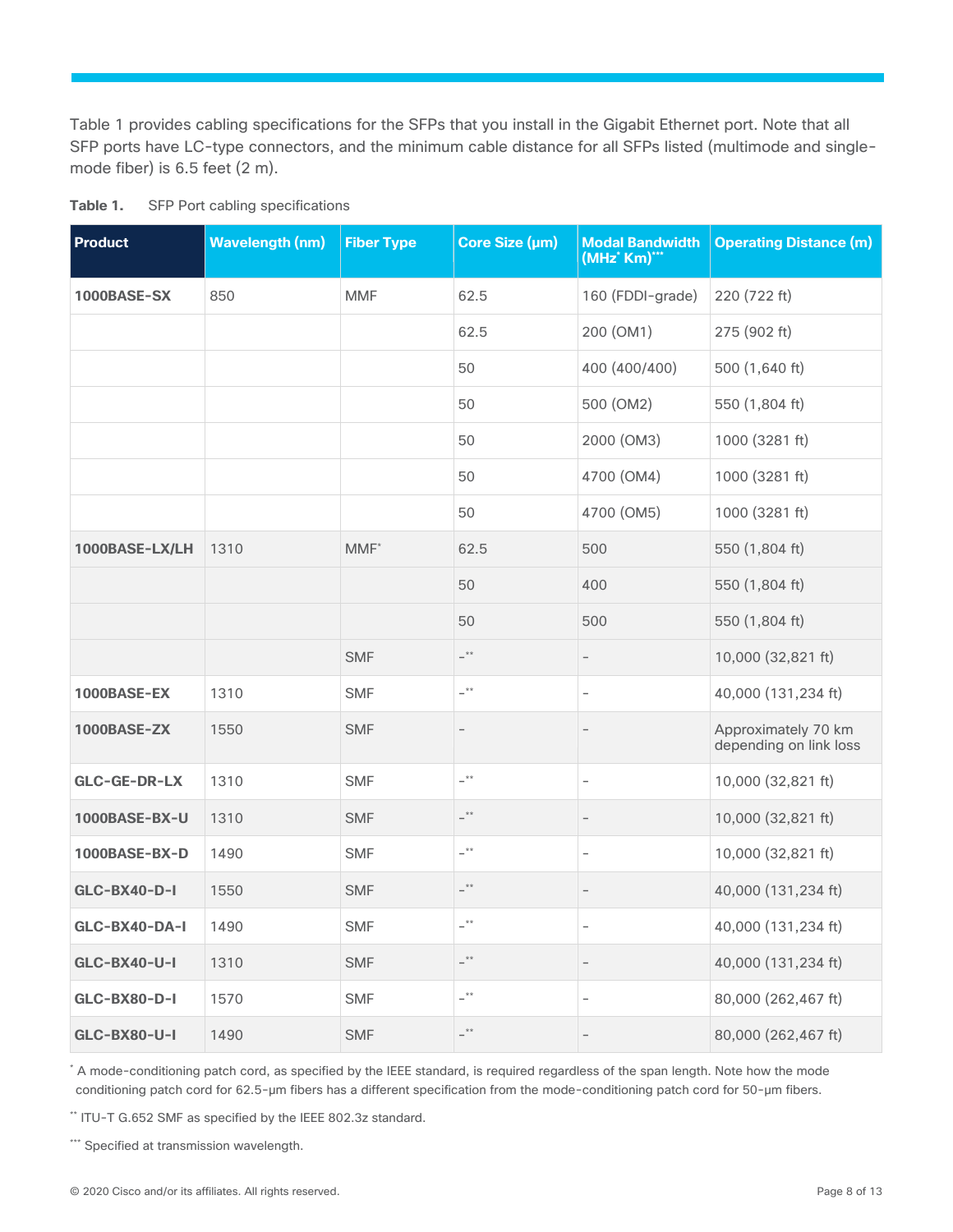#### **Optical specifications**

Table 2 specifies the optical parameters for the SFPs. Both receiver power and channel insertion loss specifications must be met for guaranteed operation.

| <b>Product</b>      | <b>Transmit Power</b><br><b>Range (dBm)</b> | <b>Receive Power</b><br><b>Range (dBm)</b> | <b>Maximum Channel insertion</b><br>loss in dB (by fiber type)*                               | <b>Transmit and Receive</b><br><b>Wavelength Range (nm)</b> |
|---------------------|---------------------------------------------|--------------------------------------------|-----------------------------------------------------------------------------------------------|-------------------------------------------------------------|
| 1000BASE-SX         | $-3$ to $-9.5$                              | $0$ to $-17$                               | 2.4 (FDDI-grade)<br>$2.6$ (OM1)<br>3.4(400/400)<br>3.6 (OM2)<br>5 (OM3)<br>5 (OM4)<br>5 (OM5) | 770 to 860                                                  |
| 1000BASE-LX/LH      | $-3$ to $-9.5$                              | $-3$ to $-20$                              | $2.4$ (any MMF)<br>6 (G.652 SMF)                                                              | 1270 to 1355                                                |
| 1000BASE-EX         | $+3$ to $-1$                                | $+1$ to $-22$                              | 18 (G.652 SMF)                                                                                | 1290 to 1335                                                |
| 1000BASE-ZX         | $+5$ to 0                                   | $-3$ to $-23$                              | 21 (any SMF)                                                                                  | 1500 to 1580                                                |
| GLC-GE-DR-LX        | $-9.5$ to $-3$                              | $-25$ to $-3$                              | 6 (G.652 SMF)                                                                                 | 1260 to 1360                                                |
| 1000BASE-BX10-D     | $-3$ to $-9$                                | $-3$ to $-19.5$                            | 5.5 (G.652 SMF)                                                                               | 1480 to 1500 (Transmit)<br>1260 to 1360 (Receive)           |
| 1000BASE-BX10-U     | $-3$ to $-9$                                | $-3$ to $-19.5$                            | 6 (G.652 SMF)                                                                                 | 1260 to 1360 (Transmit)<br>1480 to 1500 (Receive)           |
| GLC-BX40-D-I        | $-5$ to $+3$                                | $-25$ to $+3$                              | 19 (G.652 SMF)                                                                                | 1540 to 1560 (Transmit)<br>1260 to 1360 (Receive)           |
| GLC-BX40-DA-I       | $-5$ to $+3$                                | $-25$ to $+3$                              | 19 (G.652 SMF)                                                                                | 1480 to 1500 (Transmit)<br>1260 to 1360 (Receive)           |
| GLC-BX40-U-I        | $-5$ to $+3$                                | $-25$ to $+3$                              | 19 (G.652 SMF)                                                                                | 1260 to 1360 (Transmit)<br>1480 to 1600 (Receive)           |
| GLC-BX80-D-I        | $-2$ to $+3$                                | $-27$ to $+3$                              | 23 (G.652 SMF)                                                                                | 1560 to 1580 (Transmit)<br>1470 to 1510 (Receive)           |
| <b>GLC-BX80-U-I</b> | $-2$ to $+3$                                | $-27$ to $+3$                              | 23 (G.652 SMF)                                                                                | 1480 to 1500 (Transmit)<br>1550 to 1620 (Receive)           |

| Table 2. |  |                         |
|----------|--|-------------------------|
|          |  | Main optical parameters |

\* Maximum channel insertion loss is defined for maximum distance guaranteed as specified in Table 1 and by fiber type. When links are deployed over shorter distances, additional channel insertion loss may be allowed.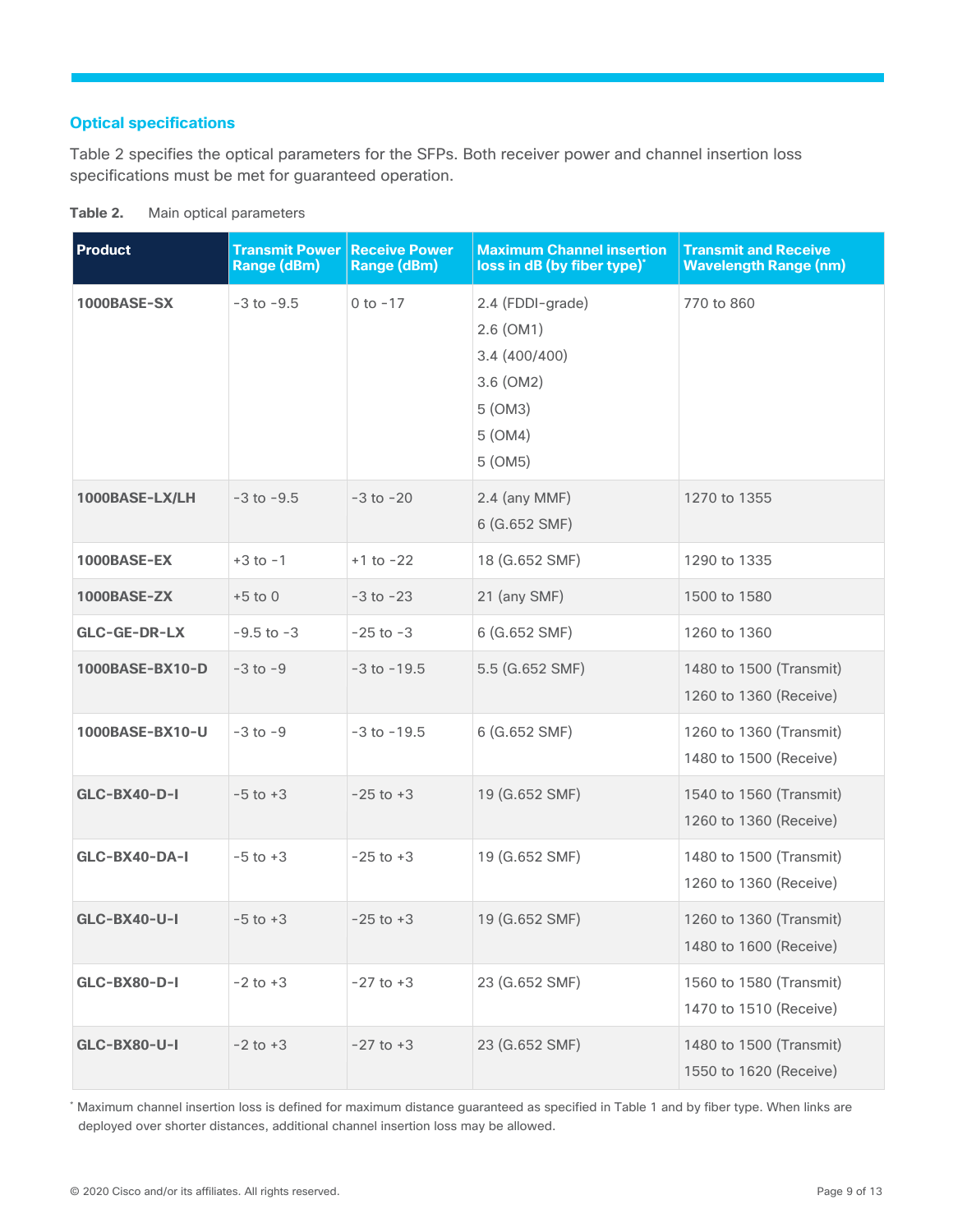#### **Dimensions**

Dimensions (H x W x D): 8.5 x 13.4 x 56.5 mm. Cisco SFPs typically weigh 75 grams or less.

#### **Environmental conditions and power requirements**

Operating temperature range:

- Commercial temperature range (COM): 0 to 70°C (32 to 158°F)
- Extended temperature range (EXT):  $-5^{\circ}$ C to 85°C (23 to 185°F)
- Industrial temperature range (IND): -40 to 85°C (-40 to 185°F)
- Storage temperature range: -40 to 85°C (-40 to 185°F)

Cisco SFP modules typically consume up to 1W per SFP port, with the exception of the Compact SFP (GLC-2BX-D) consuming up to 1.5W.

Table 3 lists temperature range and DOM support information for the SFPs.

#### **Table 3.** Temperature range and DOM support

| <b>Product Number</b> | <b>Temperature Range</b> | <b>DOM</b> |
|-----------------------|--------------------------|------------|
| GLC-T                 | COM                      | n/a        |
| <b>GLC-TE</b>         | EXT                      | n/a        |
| <b>GLC-T-RGD</b>      | <b>IND</b>               | n/a        |
| SFP-GE-T              | EXT                      | n/a        |
| <b>GLC-SX-MMD</b>     | <b>EXT</b>               | Yes        |
| GLC-SX-MM-RGD         | <b>IND</b>               | Yes        |
| <b>GLC-LH-SMD</b>     | EXT                      | Yes        |
| GLC-LX-SM-RGD         | <b>IND</b>               | Yes        |
| <b>GLC-EX-SMD</b>     | EXT                      | Yes        |
| <b>GLC-ZX-SMD</b>     | <b>EXT</b>               | Yes        |
| GLC-ZX-SM-RGD         | <b>IND</b>               | Yes        |
| GLC-GE-DR-LX          | EXT                      | Yes        |
| GLC-BX-U              | COM                      | Yes        |
| GLC-BX-D              | COM                      | Yes        |
| GLC-BX-U-I            | <b>IND</b>               | Yes        |
| GLC-BX-D-I            | <b>IND</b>               | Yes        |
| GLC-2BX-D             | COM                      | Yes        |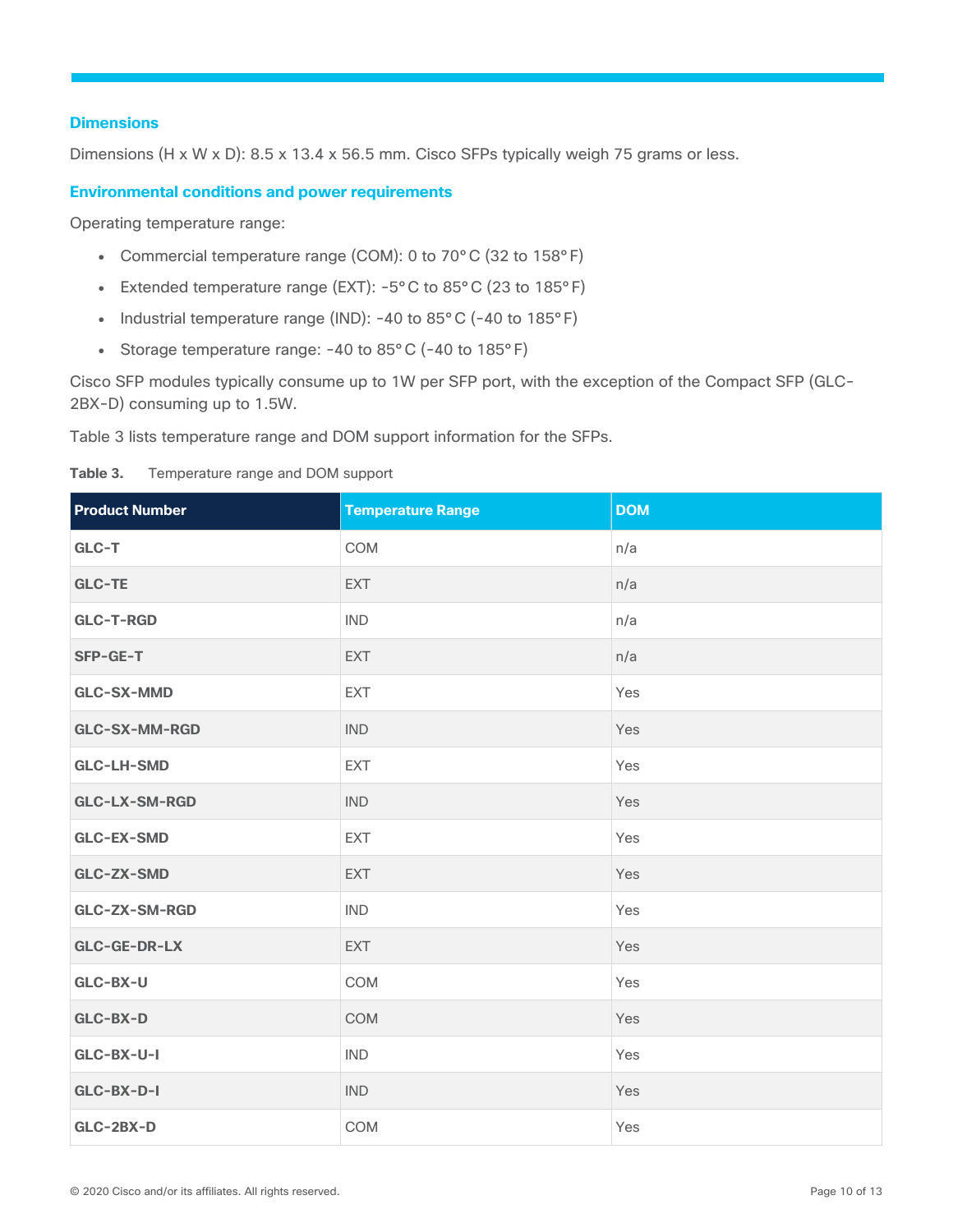| <b>Product Number</b> | <b>Temperature Range</b> | <b>DOM</b> |
|-----------------------|--------------------------|------------|
| $GLC-2BX-D-I$         | <b>IND</b>               | Yes        |
| $GLC-BX40-D-I$        | <b>IND</b>               | Yes        |
| GLC-BX40-DA-I         | <b>IND</b>               | Yes        |
| GLC-BX40-U-I          | <b>IND</b>               | Yes        |
| GLC-BX80-D-I          | <b>IND</b>               | Yes        |
| GLC-BX80-U-I          | <b>IND</b>               | Yes        |

## <span id="page-10-0"></span>Ordering information

To place an order, refer to Table 4 and visit the [Cisco Ordering Home](https://www.cisco.com/web/ordering/root/index.html) Page

**Table 4.** Ordering information

| <b>Product Description</b>                                                      | <b>Product Number</b> |
|---------------------------------------------------------------------------------|-----------------------|
| 1000BASE-T standard                                                             | $GLC-T$               |
| 1000BASE-T standard                                                             | GLC-TE                |
| 1000BASE-T standard                                                             | GLC-T-RGD             |
| 1000BASE-T NEBS 3 ESD                                                           | SFP-GE-T              |
| 1000BASE-SX short wavelength; with DOM                                          | GLC-SX-MMD            |
| 1000BASE-SX short wavelength; rugged                                            | GLC-SX-MM-RGD         |
| 1000BASE-LX/LH long-wavelength; with DOM                                        | GLC-LH-SMD            |
| 1000BASE-LX/LH long wavelength; rugged                                          | GLC-LX-SM-RGD         |
| 1000BASE-EX long-wavelength; with DOM                                           | GLC-EX-SMD            |
| 1000BASE-ZX extended distance; with DOM                                         | GLC-ZX-SMD            |
| 1000BASE-ZX extended distance; rugged                                           | GLC-ZX-SM-RGD         |
| 100/1000BASE-LX long-wavelength; with DOM                                       | GLC-GE-DR-LX          |
| 1000BASE-BX10-D downstream bidirectional single fiber;<br>with DOM              | $GLC-BX-D$            |
| 1000BASE-BX10-U upstream bidirectional single fiber;<br>with DOM                | GLC-BX-U              |
| 1000BASE-BX10-D downstream bidirectional single fiber,<br>(IND) rated, with DOM | $GLC-BX-D-I$          |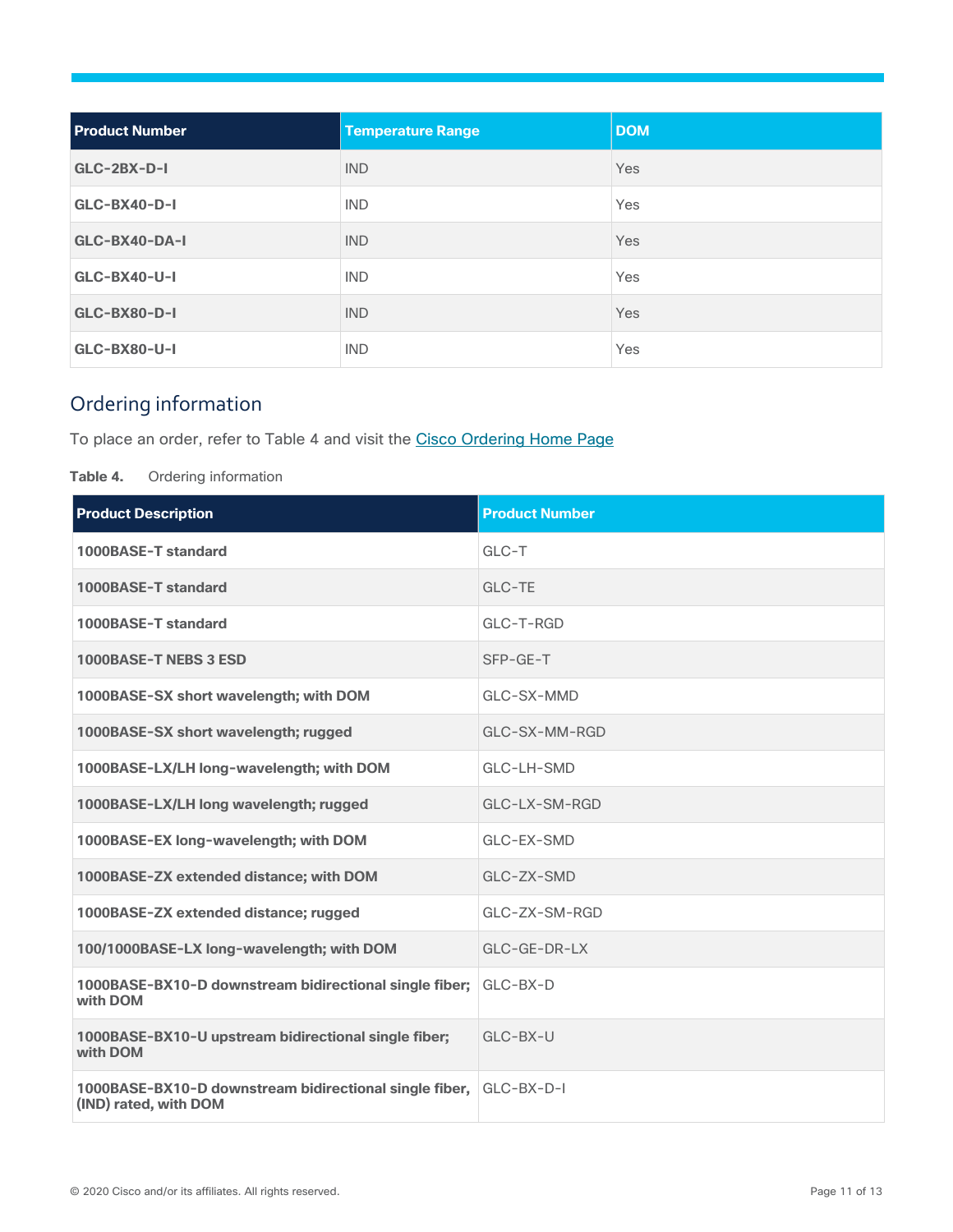| <b>Product Description</b>                                                                         | <b>Product Number</b> |
|----------------------------------------------------------------------------------------------------|-----------------------|
| 1000BASE-BX10-U upstream bidirectional single fiber,<br>(IND) rated, with DOM                      | $GLC-BX-U-I$          |
| 2-channel 1000BASE-BX10-D downstream bidirectional<br>single fiber; with DOM                       | $GLC-2BX-D$           |
| 2-channel 1000BASE-BX10-D downstream bidirectional<br>single fiber; with DOM                       | $GLC-2BX-D-I$         |
| 1000BASE-BX40-D for 40km Single-Fiber Bidirectional<br><b>Applications; with DOM</b>               | $GLC-BX40-D-I$        |
| 1000BASE-BX40-D (Alternative) for 40km Single-Fiber<br><b>Bidirectional Applications; with DOM</b> | $GLC-BX40-DA-I$       |
| 1000BASE-BX40-U for 40km Single-Fiber Bidirectional<br><b>Applications; with DOM</b>               | $GLC-BX40-U-I$        |
| 1000BASE-BX80-D for 80km Single-Fiber Bidirectional<br><b>Applications; with DOM</b>               | $GLC-BX80-D-I$        |
| 1000BASE-BX80-U for 80km Single-Fiber Bidirectional<br><b>Applications; with DOM</b>               | GLC-BX80-U-I          |

## <span id="page-11-0"></span>Warranty

- Standard warranty: 5 years
- Expedited replacement available via a Cisco SMARTnet® Service support contract

## <span id="page-11-1"></span>Cisco environmental sustainability

Information about Cisco's environmental sustainability policies and initiatives for our products, solutions, operations, and extended operations or supply chain is provided in the "Environment Sustainability" section of Cisco's [Corporate Social Responsibility](https://www-1.compliance2product.com/c2p/getAttachment.do?code=YM6Y0yThdO6Wj1FxxYPYfUG2dtFkTeFWGpzLRO8tcURFEifUCRV403Tq2ZMWP6Ai) (CSR) Report.

Reference links to information about key environmental sustainability topics (mentioned in the "Environment Sustainability" section of the CSR Report) are provided in the following table:

| Sustainability topic                                                                                               | Reference        |
|--------------------------------------------------------------------------------------------------------------------|------------------|
| Information on product material content laws and regulations                                                       | <b>Materials</b> |
| Information on electronic waste laws and regulations, including products, batteries, and packaging WEEE compliance |                  |

Cisco makes the packaging data available for informational purposes only. It may not reflect the most current legal developments, and Cisco does not represent, warrant, or guarantee that it is complete, accurate, or up to date. This information is subject to change without notice.